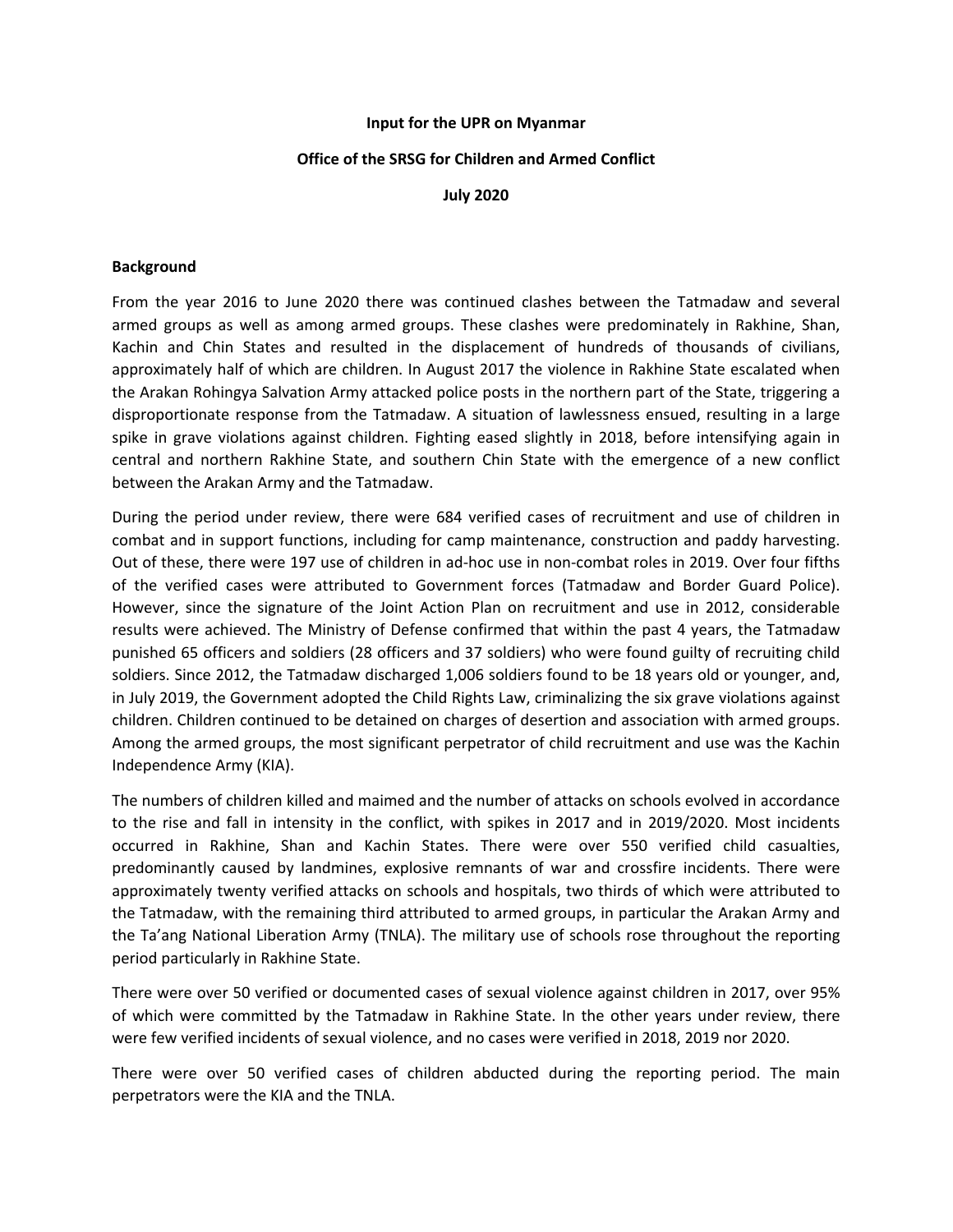Humanitarian access to displaced people and other civilians in need of assistance in Rakhine, Shan and Kachin States deteriorated throughout the reporting period primarily due to the denial of travel authorizations.

The threat posed by the COVID-19 pandemic, including in conflict-affected areas, represents another key challenge in terms of monitoring and reporting grave violations against children. The United Nations has adopted <sup>a</sup> number of operational measures to expand its network of monitors and ensure that information can still be gathered through the use of mobile technology. There is particular concern about the limited access of IDPs and stateless persons, including children, to healthcare in the context of the COVID-19 pandemic. According to Government, as of March 2020, in Rakhine State there are close to 65,000 IDPs. In addition, according to OCHA, as of March 2020, in Chin State there are an additional 4,400 IDPs. In central Rakhine State 130,000 people, the vast majority stateless Rohingya, remained confined in displacement sites due to extensive restrictions on movement, which also affect nondisplaced stateless persons and children.

In the report of the Secretary-General on children and armed conflict published on 9 June 2020, (A/74/845 - S/2020/525), the Tatmadaw were delisted for the violation of recruitment and use, following <sup>a</sup> continued significant decrease in recruitment, ongoing prosecutions and an agreement to continue to trace and release cases that were identified in previous years. The delisting with respect to recruitment and use is conditioned on the immediate ending and preventing of the ad hoc use of children in non-combat roles. A continued United Nations monitoring and engagement period of 12 months will ensure the sustainability of all existing measures, including the prevention of use of children, and continued engagement with the Special Representative for children and armed conflict. Any failure in this regard would result in <sup>a</sup> relisting for the same violation in the next annual report of the Secretary-General on children and armed conflict. The Tatmadaw remain listed for the killing and maiming and sexual violence against children, in annex I, part A of parties that have not put in place measures to improve the protection of children.

## **Recommendations**

- Welcome the adoption by the Government of Myanmar of the Child Rights Law criminalizing the six grave violations against children in July 2019, and the ratification of the Optional Protocol to the Convention on the Rights of the Child on the involvement of children in armed conflict in September 2019, and urge the Government to ensure their swift implementation.
- Commend the Government and the Tatmadaw for preventing the recruitment and use of children since the signature of the Joint Action plan in 2012, including continuous awarenessraising on the prohibition of joining the Tatmadaw before the age of 18, capacity building activities, accountability and punitive measures for soldiers responsible of child recruitment, and an agreement to issue <sup>a</sup> command order for the Tatmadaw to avoid child recruitment and use as well as to conduct targeted training on the prevention of the use of children in Buthidaung area of Rakhine State, that notably led to the decision of the Secretary-General to delist the Tatmadaw for this violation.
- e Urge the Government and the Tatmadaw to fully engage and collaborate with the United Nations in the 12 coming months to 1) immediately end and sustainably prevent the use of children, including in non-combat and temporary use, 2) swiftly clear the backlog of suspected minors within the Tatmadaw'<sup>s</sup> ranks pending age verification, and 3) consolidate the sustainability of the prevention and response mechanism to end child recruitment and use.